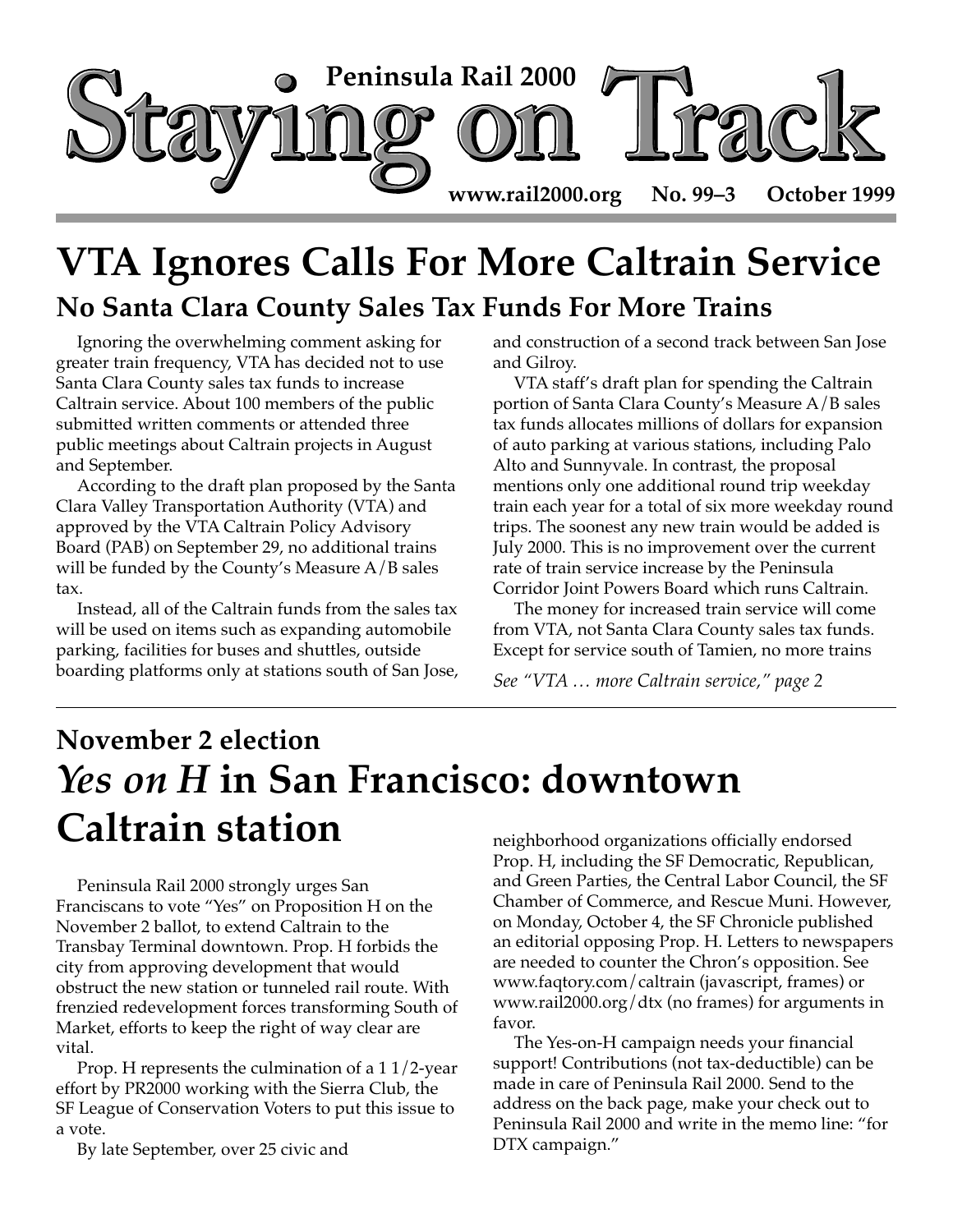## **Calendar of events**

*Monday, October 11, 7:05 PM* **Peninsula Rail 2000 monthly meeting, East Bay-Silicon Valley Rail Connections, part 2.** San Carlos Depot Cafe. See back page for details.

#### *Tuesday, October 12, 6:30 - 8:30 PM*

**BayPeds Organizational meeting.** Sierra Club, 85 2nd Street (between Mission & Market), 3rd Floor, Yosemite Room. Please RSVP to Zac Wald at 510-540-6509 or baypeds@netspace.org

#### *Wednesday October 13, 10 AM - 1 PM*

#### **California Transportation Commission Public Transit Committee Workshop on South Bay Rail.**

San Jose City Council Chambers, 801 North First Street, Room 205. Rail Transit Plans, Gaps, Funding Sources, and Future Service. Pro-Peninsula/South Bay BART extension

*VTA … more Caltrain service — from front page*

than what the JPB would have added are planned. In 1996 voters were told that \$68 million from Santa Clara County's Measure A/B would be used for "Improving CalTrain rail service by adding trains and improving facilities" (see box on page 2). VTA

### **1996 Measure A includes "increase CalTrain service"**

Measures A and B were passed by Santa Clara County voters in November 1996.

In the full text of Measure A, the following list was presented at top as a brief summary of the projects to be funded by the Measure B sales tax:

- fix streets, potholes;
- link to BART;
- synchronize all expressway;
- build Tasman, Capitol, Vasona Light Rail;
- widen Highways 880, 101, 87,17;

• increase CalTrain service; [last four bullets omitted here]

In the more detailed "Project Package" part of Measure A, the bulleted items pertaining to Caltrain (among 12 other bullets) specified the following:

- CalTrain Improvements from San Jose North: Improving CalTrain commuter rail service by adding trains and improving facilities from San Jose to Palo Alto.
- CalTrain Improvements between Gilroy and San Jose: Improving CalTrain rail service by adding trains and improving facilities between Gilroy and San Jose.

officials dominate this workshop: SJ Mayor Ron Gonzales, Mike Nevin of San Mateo County, Jim Lawson of VTA, Charlotte Powers (MTC and ACE commuter rail), Steve Cone (Capitol Corridor JPA).

#### *Thursday, October 14, 8:30 AM*

**Dumbarton Rail Corridor Task Force**

Eco-Touch Systems, 6500 Kaiser Drive, Newark. Includes presentation by Parsons Transportation Group

#### *Saturday, October 16, 10 AM-Noon*

**VTA Community Outreach Information Workshop,** VTA Light Rail Project Construction Office, 2011 Capitol Ave., San Jose

#### *Monday, October 18, 10 AM*

**Preview of new Caltrain railcars**

(to enter service by May 2000), SF Caltrain station, 4th & King Sts. New railcar No. 4021 to arrive on special train at 10:15, tour the car and ride to Bayshore station.

already had committed to funding service south of San Jose/Tamien prior to passage of Measures A and B in 1996.

About ten members of the public attended the PAB meeting on September 29. Many of those in attendance expressed concern that the overwhelming public comment asked for more frequency and less emphasis on parking and station construction. Yet no substantial changes were made in the VTA plan to reflect this input at three meetings held by VTA in recent weeks. Attendees also voiced concern that over 50% of the Measure A/B Caltrain funds would be used for service between San Jose and Gilroy, away from concentrations of employment and population. Currently only 4% of Caltrain trips extend south of Tamien.

No increases in weekend service are planned, and no specifics were provided as to which weekday trains might be added. VTA plans called for increases in weekday pre-peak, midday, and late night service, the times of least ridership. Requests by the public for more shuttle and bus service to the stations were also ignored by the VTA plan.

According to sources close to the VTA, VTA made no serious attempt to determine which times would be best for additional trains. Throughout the process, VTA planned to move forward with the capital improvements advocated by the cities. The cities are not, by most accounts, advocating more frequent train service.

PAB members Linda LaZotte and Charlotte Powers, both San Jose City Council members, argued that more housing instead of parking should be built near stations. County Supervisor Joe Simitian prior to the meeting requested a report comparing cost-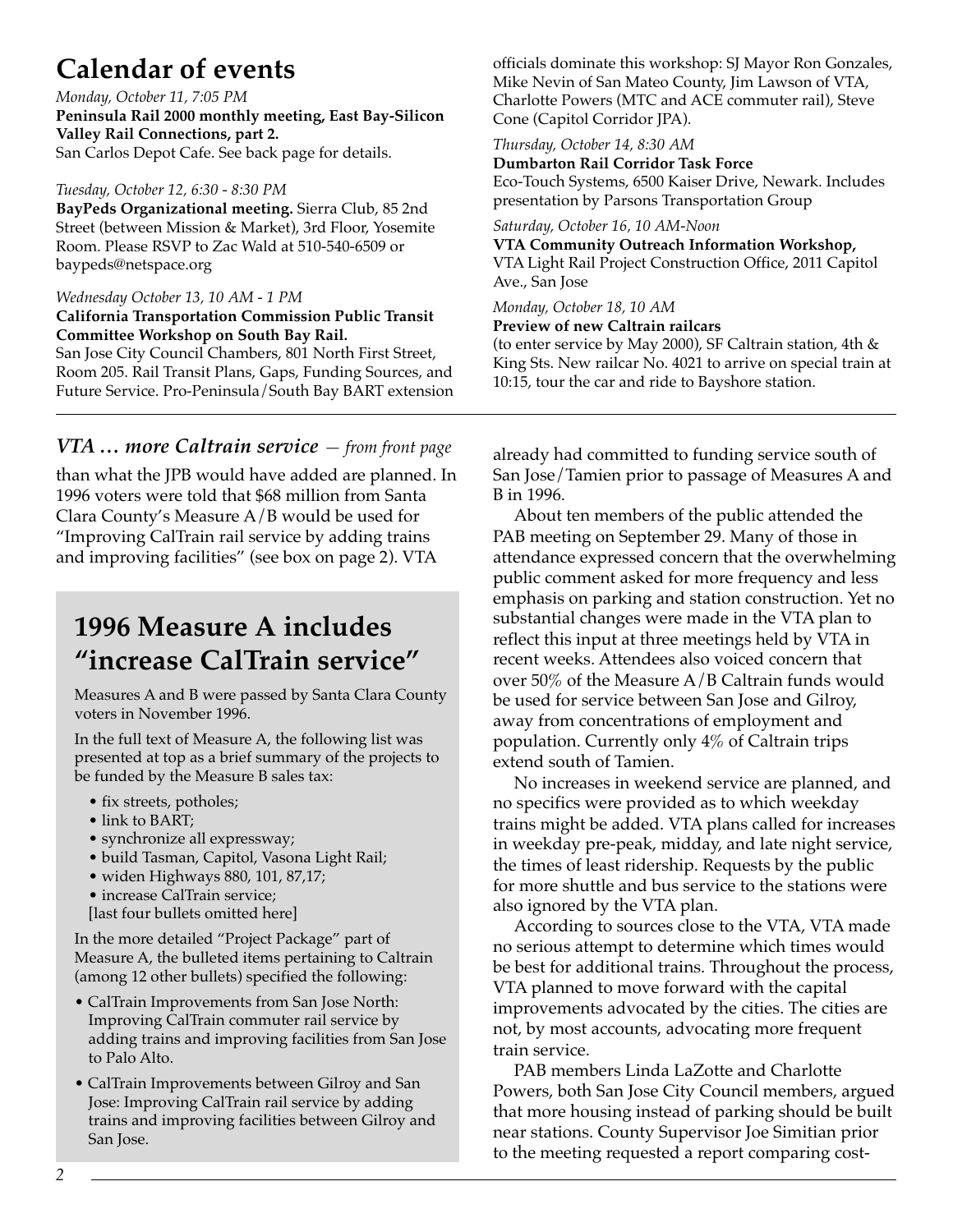## ✓*YES!* **I Support Faster, Cleaner, More Frequent Caltrain Now!**

**I agree that Caltrain has been neglected for too long, and our elected officials should make it the centerpiece of a well connected, regional transit system.**

| I think the most important improvement is: |
|--------------------------------------------|
|--------------------------------------------|

#### **I can help by:**

| __Phoning or writing to local politicians when you tell |  |  |  |                                            |  |  |  |
|---------------------------------------------------------|--|--|--|--------------------------------------------|--|--|--|
|                                                         |  |  |  | me about an important transportation issue |  |  |  |
|                                                         |  |  |  | TT 1. . AT 1. 1. 1                         |  |  |  |

- \_\_\_Handing out flyers/newsletters to train riders
- \_\_\_Contributing to pay for additional mailings for Caltrain and regional transit
- \_\_\_\$25 \_\_\_\$35 (regular membership) \_\_\_\$50 \_\_\_\$100

Other\$

All contributors receive our newsletter.

#### **Peninsula Rail 2000**

| 3921 E. Bayshore Rd.      | Palo Alto, CA 94303 |
|---------------------------|---------------------|
| e-mail: info@rail2000.org | 9910ST              |
|                           |                     |

effectiveness of building ridership through parking spaces versus other modes such as bicycle and bus.

Despite showing sympathy and interest in the public comment at the PAB meeting, the PAB adopted the VTA staff recommendations. The PAB approved immediate commencement of Tier 1 projects, including a \$6.7 million parking garage in Sunnyvale, facilities for expanded bus and shuttle service at Lawrence, Palo Alto, Sunnyvale, and Santa Clara stations, and expanded parking at Lawrence station.

Tier 2 projects, subject to negotiation with Union Pacific which owns the tracks south of San Jose, all involve stations on that portion of the line. Tier 3 projects which "require further study" include parking expansions and grade separated pedestrian crossings at stations between Palo Alto and San Jose. Tier 2 and Tier 3 projects require larger proportions of matching funds from the cities or other funding sources.

While Tier 1 projects have been given the green light, the full plan will be reviewed by the VTA Board of Directors. The next VTA meeting is October 7, but VTA staffers told the public that the plan would be put on the November meeting agenda. Upon approval, the plan will go before the County Board of Supervisors. Monthly meetings of the VTA Board of Directors are held on the first Thursday of the month.

What can train riders who attended VTA's public meetings learn from this? Riders need to lobby officials in their home cities for more trains. Also

### *What is Peninsula Rail 2000?*

We are an 17-year-old all-volunteer citizen group dedicated to ringing the bay with convenient, state-of-the-art rail transit. We need your help to continue our efforts to achieve a regional transit system today.

Board members: Adrian Brandt, president (408) 565-7291, Sylvia Gregory, Margaret Okuzumi (408) 732-8712, Richard Mlynarik, Russell Reagan, Paul Wendt.

Visit our web site: *www.rail2000.org* Voice mail/monthly meeting announcement: (650) 961-4493

> early involvement in the planning process is important. Despite the public meetings, VTA is not showing a willingness to actually revise its plans based on public comment this "late" in the process.

Capital projects such as the Sunnyvale parking garage are now essentially "set in stone" as Tier 1 projects ready to go forward. Critics of parking expansion suggest that Sunnyvale would have done better to arrange lot-sharing with Town and County Village across Evelyn Avenue, which has opposite peak demand. The latter fills up on weekends, but is nearly empty on weekdays during working hours.

Is VTA's policy an effective way of using public funds to increase transit use? Critics argue that this can be achieved without increased parking facilities, and that each parking space costs about \$17,000 per new rider accommodated.

Most fundamentally, VTA has chosen to ignore the public's calls for more trains, a promise made to voters three years ago when they approved Measures A and B.